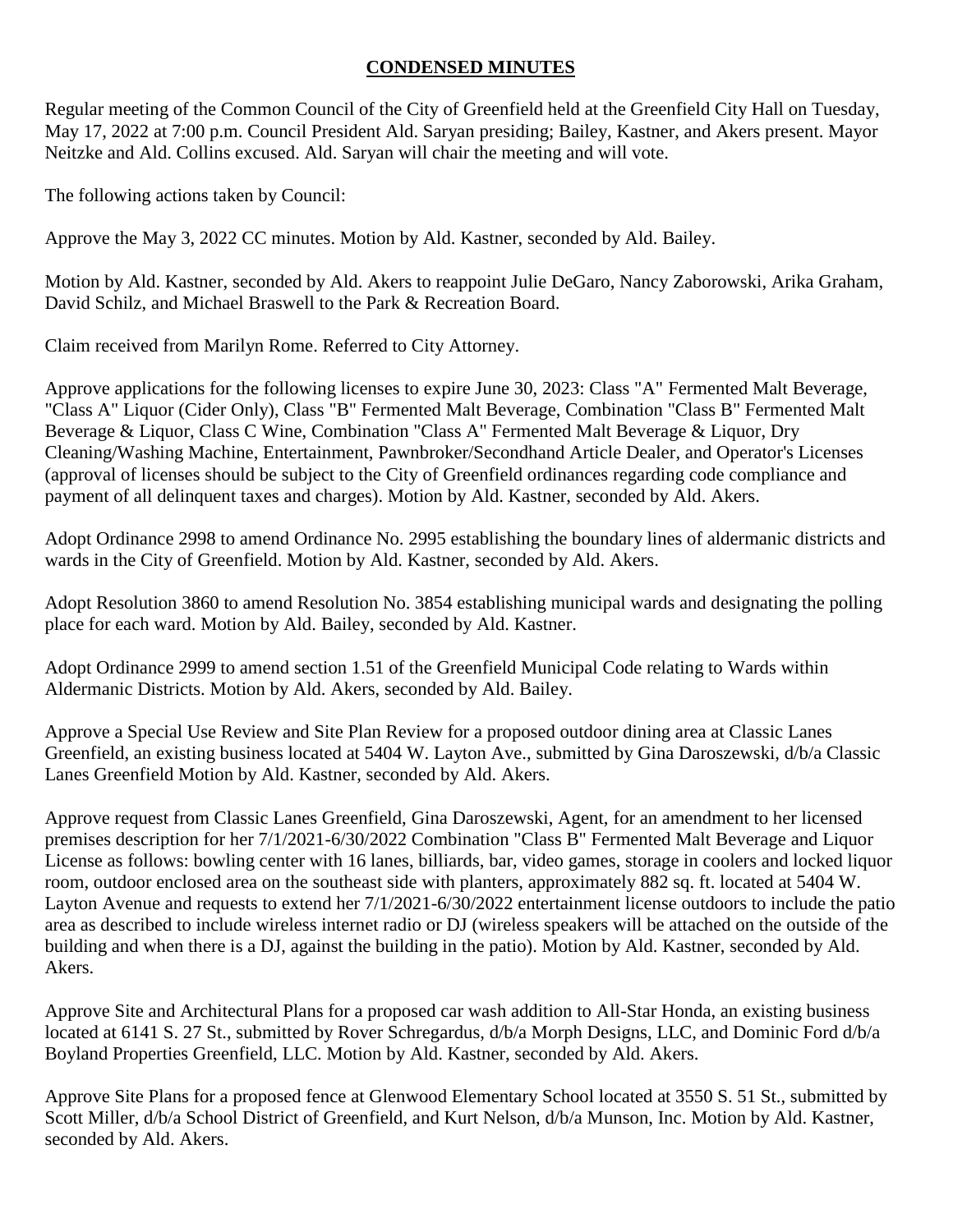Approve Site and Architectural Plans for proposed exterior modifications to Best Buy, an existing business located at 4610 S. 76 St., submitted by Sarah St. Louis, d/b/a Best Buy, LLC, and Kelly Jamison d/b/a Nationwide Permitting Services. Motion by Ald. Kastner, seconded by Ald. Akers.

Approve a Special Use Review and Site Plan Review for Kapow Ink, a proposed tattoo and body piercing business to be located at 4380 S. 76 St., submitted by Ben Zinke, d/b/a Kapow Ink, LLC. Motion by Ald. Kastner, seconded by Ald. Bailey. Motion carried 3-1 with Council President Ald. Saryan opposed.

Approve a Certified Survey Map to combine recently vacated City right-of-way in the vicinity of W. Loomis Rd. and the east-bound I-894 on-ramp within the 4300 block of W. Loomis Rd. to a parcel of land located at 4300 W. Layton Ave., submitted by Scott Yauck, d/b/a Cobalt Loomis, LLC. Motion by Ald. Kastner, seconded by Ald. Akers.

Approve an agreement with the Milwaukee Metropolitan Sewerage District authorizing them to expend up to \$38,500 from Greenfield's annual municipal funding allocation for private property inflow and infiltration work in the City. Motion by Ald. Kastner, seconded by Ald. Akers.

Approve a grant from the Wisconsin Department of Natural Resources for the Powerline Trail Phase 2. Motion by Ald. Kastner, seconded by Ald. Akers.

Approve customer service agreement for document destruction services for City Hall. Motion by Ald. Kastner, seconded by Ald. Akers.

Adopt Ordinance 3000 to amend Section 9.12 of the Municipal Code pertaining to multiple driveway access approval. Motion by Ald. Kastner, seconded by Ald. Bailey.

Approve an Amendment to the Outdoor Special Event for The Salvation Army Community Rummage Sale event, to be located at 2900 W. Cold Spring Rd., June 4, 2022 (alternative event dates: June 18<sup>th</sup> or June 25<sup>th</sup>). Motion by Ald. Kastner, seconded by Ald. Akers.

Approve an Outdoor Special Event application for the Borchardt Annual Father's Day Car Show event, to be located at 6101 S. 27<sup>th</sup> St., June 19, 2022. Application includes the following combination of licenses/permits: Outdoor Special Event. Motion by Ald. Kastner, seconded by Ald. Bailey.

Approve an Outdoor Special Event application for the Our Father Ev. Lutheran Church Class of 2023 Trip Fundraiser event, to be located at 6025 S. 27 St., June 19, 2022, and waive all applicable license/permit fees. Application includes the following combination of licenses/permits: Outdoor Special Event, and Temporary Class "B" Retailer's License (beer). *Requesting Council approval to allow unaccompanied underage individuals on the licensed beer premises pursuant to Wis. Stat. 125.07(3)(a)12.* Motion by Ald. Kastner, seconded by Ald. Akers.

Approve an Outdoor Special Event applications for the House of Harley Summer Lovin' Bash, July 2, 2022; House of Harley Pig Roast, July 16, 2022; House of Harley Food Truck Tour #2, July 19, 2022; House of Harley Andre Zamora Ride, July 30, 2022; House of Harley Food Truck Tour #3, August 16, 2022; and House of Harley Pale Horse Ride, August 20, 2022; all to be located at 6221 W. Layton Ave. Applications include the following combination of licenses/permits: Outdoor Special Event, Temporary Class "B" Retailer's License (beer), Building, Electrical, Plumbing, and Food. *Requesting Council approval to allow unaccompanied underage individuals on the licensed beer premises pursuant to Wis. Stat. 125.07(3)(a)12.* Motion by Ald. Kastner, seconded by Ald. Saryan. On a roll call vote, motion carried 3-1 with Ald. Akers opposed.

Approve to job description, set salary, recruit and hire a part-time Outreach Assistant in the Fire Department. Motion by Ald. Kastner, seconded by Ald. Akers.